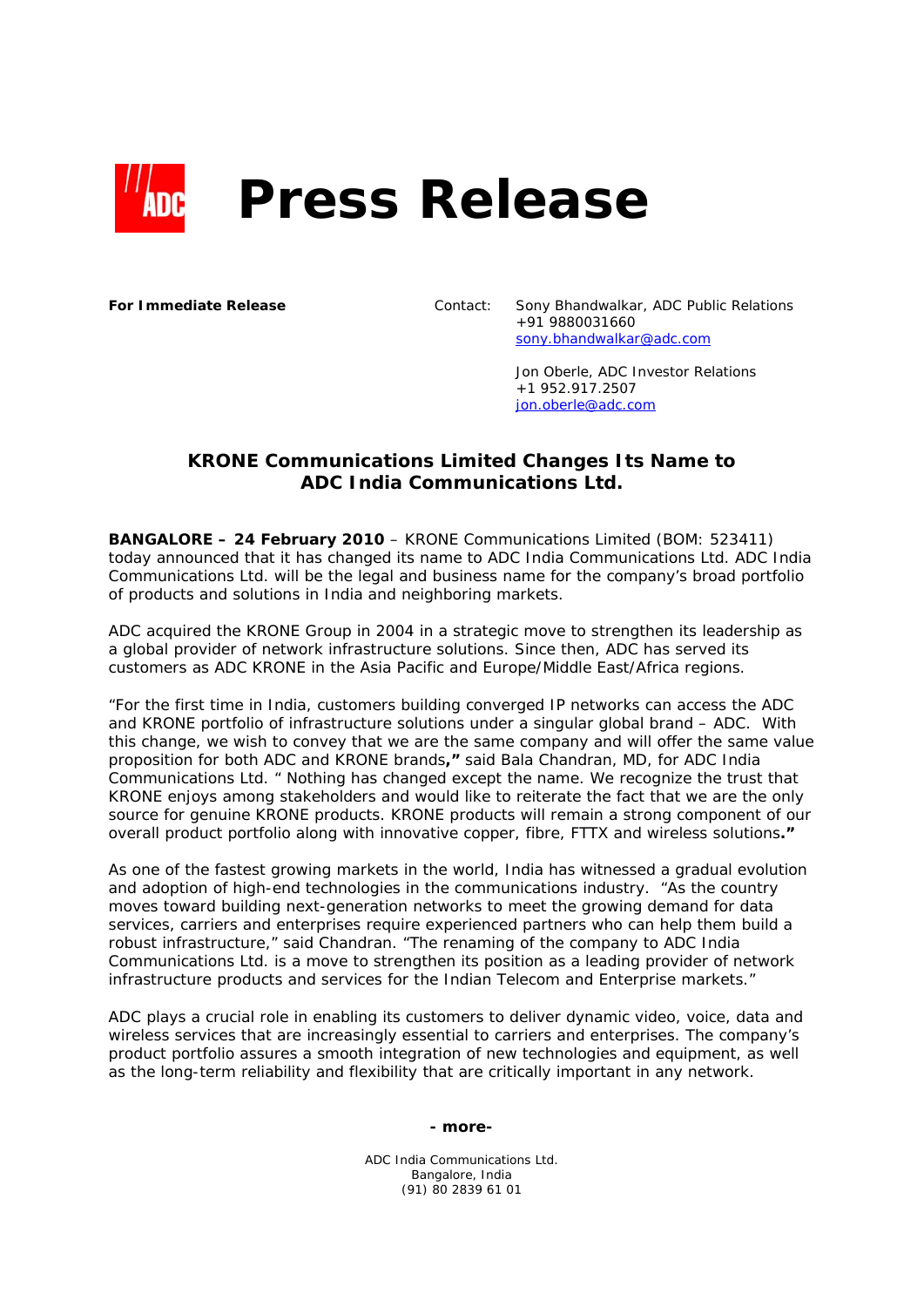# **ADC India Communications Ltd. – Page 2**

### **Key Facts:**

- New Name: ADC India Communications Ltd.
- Go-to-Market Brand: ADC India Communications Ltd. The company will use the new brand name in all its communications.
- The company's new website url is www.adc.com/in. Visit the website to learn more about ADC's product portfolio that helps customers build next-generation networks.
- The company's email format has changed; therefore, emails received from company representatives will be firstname.lastname@adc.com.
- Points of contact within the company and contact information, however, will continue to remain the same.
- The company's stationery, marketing communications and product packaging will carry the ADC logo along with the genuine KRONE products badge. **KRONE**
- **PRODUCTS** This badge is a stamp of authenticity for products that only ADC India manufactures and supplies in India and neighboring countries.

## **ADC's Product and Solution Portfolios**

### **Structured Cabling**

ADC's structured cabling systems provide uninterrupted data throughput across the network. These products exceed industry standards and support advanced applications such as 10GigE, copper and fibre, VOIP, and WiFi. This end-to-end, integrated portfolio features high-performance copper and fibre cable, connectivity and cable management solutions for applications from the data centre to the desktop. The ADC structured cabling portfolio includes the complete range of genuine KRONE products and leading fibre solutions.

### **Legacy KRONE Copper Connectivity Solutions**

This portfolio represents legacy KRONE products designed to solve challenges in areas of the public network- from the central office and local loop to the customer premises. The wellknown KRONE module and its related accessories like the KRONE Tool, Digital Distribution Framess, and Back Mount Frames have provided reliable connections for generations.

### **Core Copper Connectivity**

As new electronics are added to support high-speed voice, data and video services, ADC's intelligent infrastructure is essential to future-proof the central office. High quality connections enable carriers to upgrade legacy networks to meet broadband delivery requirements for DSL applications and copper termination in emerging 3G mobile applications.

### **Fibre Connectivity for Central Office and Outside Plant Solutions**

As optical fibre moves closer to customers, rapid changes are underway in both the central office and the outside plant environment. There are more optical fibre terminations to manage in the central office or headend, and additional active electronics are deployed deeper into the network. As new electronics are added to support high-speed voice, data and video services, ADC's intelligent infrastructure is essential to future-proof these nextgeneration networks.

**- more -**